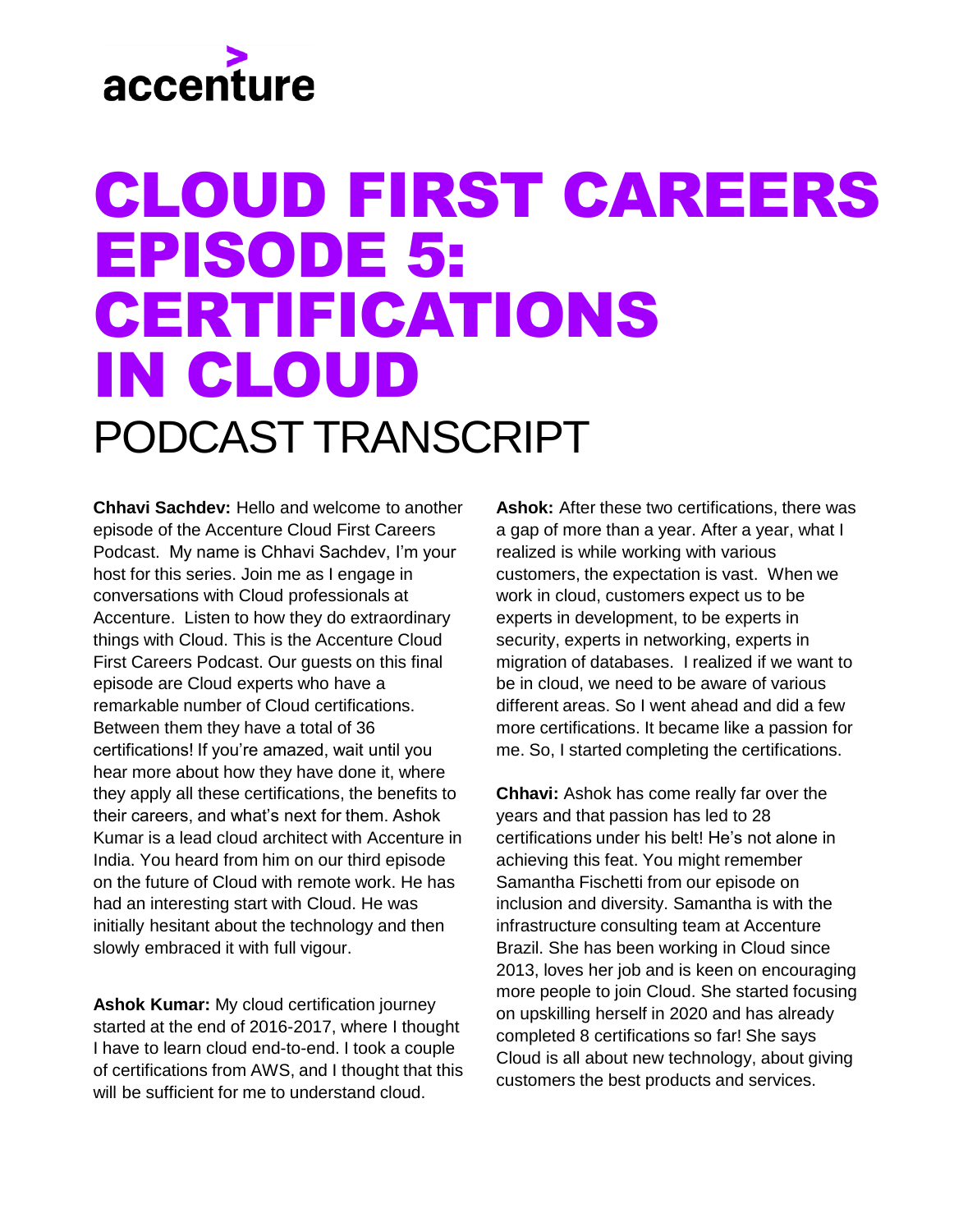## accenture

**Chhavi:** And for her it was about being able to help her clients better that drove her towards more certifications. And she says, there's no shortcut to this.

**Samantha Fischetti:** It is very important to create a mindset that knowledge needs to be constant. Make time for training and certification. Take a lot of resilience for calls, and a lot of willpower.

**Chhavi:** For anyone who wants to start their career in cloud infrastructure, Samantha says it's all about building skills.

**Samantha:** The first is to study a lot and improve your knowledge about new technologies, about cloud providers.

**Chhavi:** There's no denying that technical skills are key. Samantha says that even before jumping on to certifications, the first thing one should do is work towards soft skills, which can then become a foundation to build on.

**Samantha:** In my opinion, soft skills are more important than technical skills. Because we are now in a new world, we need to improve our resilience, our collaboration. Technologies always change, and to work in cloud infrastructure, we need some key soft skills to get the recommended way to the journey in cloud.

**Chhavi:** Even for Ashok, certifications are about building one skill on top of the other. And from being uncertain about whether Cloud was for him at all, he now helps other colleagues at Accenture get certified. He tells us about an internal initiative that he's part of called Cloud Elevate -- which helps accelerate upskilling across the organization, and it's really useful for

anyone who wants to learn Cloud.

**Ashok:** Cloud Elevate initiative started sometime in May or June 2020. And it was an initiative which was started at a scale of 50,000 associates. I have been involved with the Cloud Elevate team since beginning. And we have been involved in the area where I work in to help associates to get themselves certified. Today, more than 2,000 associates who are already cloud certified, and there are 4,000 to 5,000 more who are pursuing their journey for cloud certifications and upscaling themselves to cloud.

**Chhavi:** That sounds like a massive task but so rewarding! Ashok has more advice to share: once you figure out what certification you want to do, the next step is to keep it time-bound rather than stretching it out.

**Ashok:** Keep any certification preparation, time bound. So, once they start any learning for a certification, take time off to complete it within the time frame, don't stretch too much. I have seen people who are postponing it, and then they are never able to complete. So better to keep it time on and go for it and complete the certifications. Generally, a certification takes one to three months. And that amount of time based on the current skill and the current expertise of associate, try to keep it within this timeframe and try to complete the certification.

**Chhavi:** Now moving on to the technical aspects. How can certifications potentially help you? Samantha has some answers.

**Samantha:** With this certification, I am able to think about how is the best way to give the services and the product with velocity and quality to customers and clients.